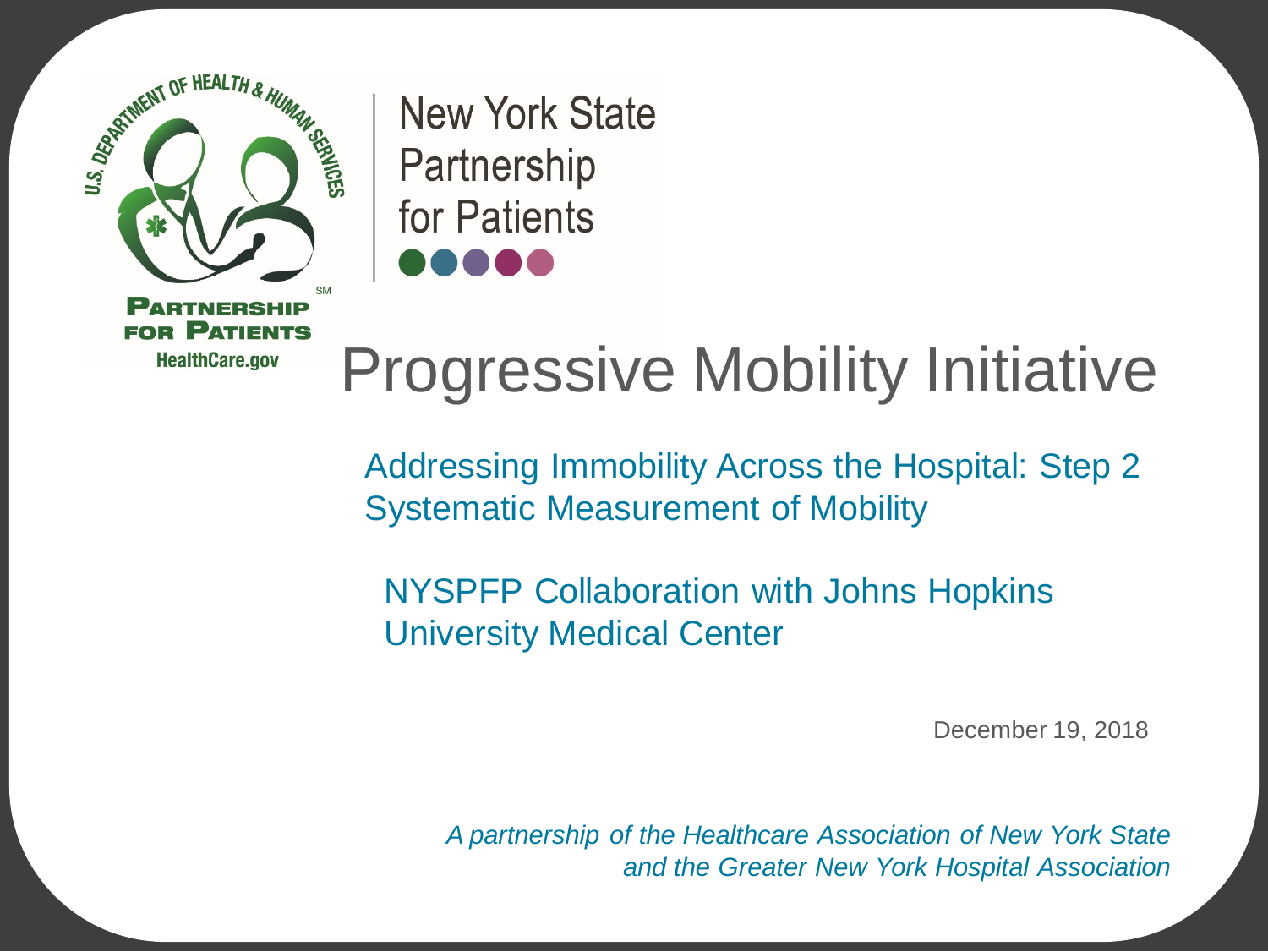# Agenda and a series of the contract of the contract of the contract of the contract of the contract of the contract of the contract of the contract of the contract of the contract of the contract of the contract of the con

| <b>Topic</b>                           | <b>Speaker</b>                                                                                                                                                         |
|----------------------------------------|------------------------------------------------------------------------------------------------------------------------------------------------------------------------|
| Welcome and Introduction<br>I.         | <b>NYSPFP Staff</b>                                                                                                                                                    |
| II. Systematic Measurement of Mobility | Michael Friedman, PT, MBA, Director,<br><b>Rehabilitation Therapy Services</b><br>Kelly N Daley, PT, MBA Director<br><b>Rehabilitation Informatics &amp; Analytics</b> |
| III. Next Steps and Closing            | <b>NYSPFP Staff</b>                                                                                                                                                    |
| Open Question and Answer Forum<br>V.   | <b>All Participants</b>                                                                                                                                                |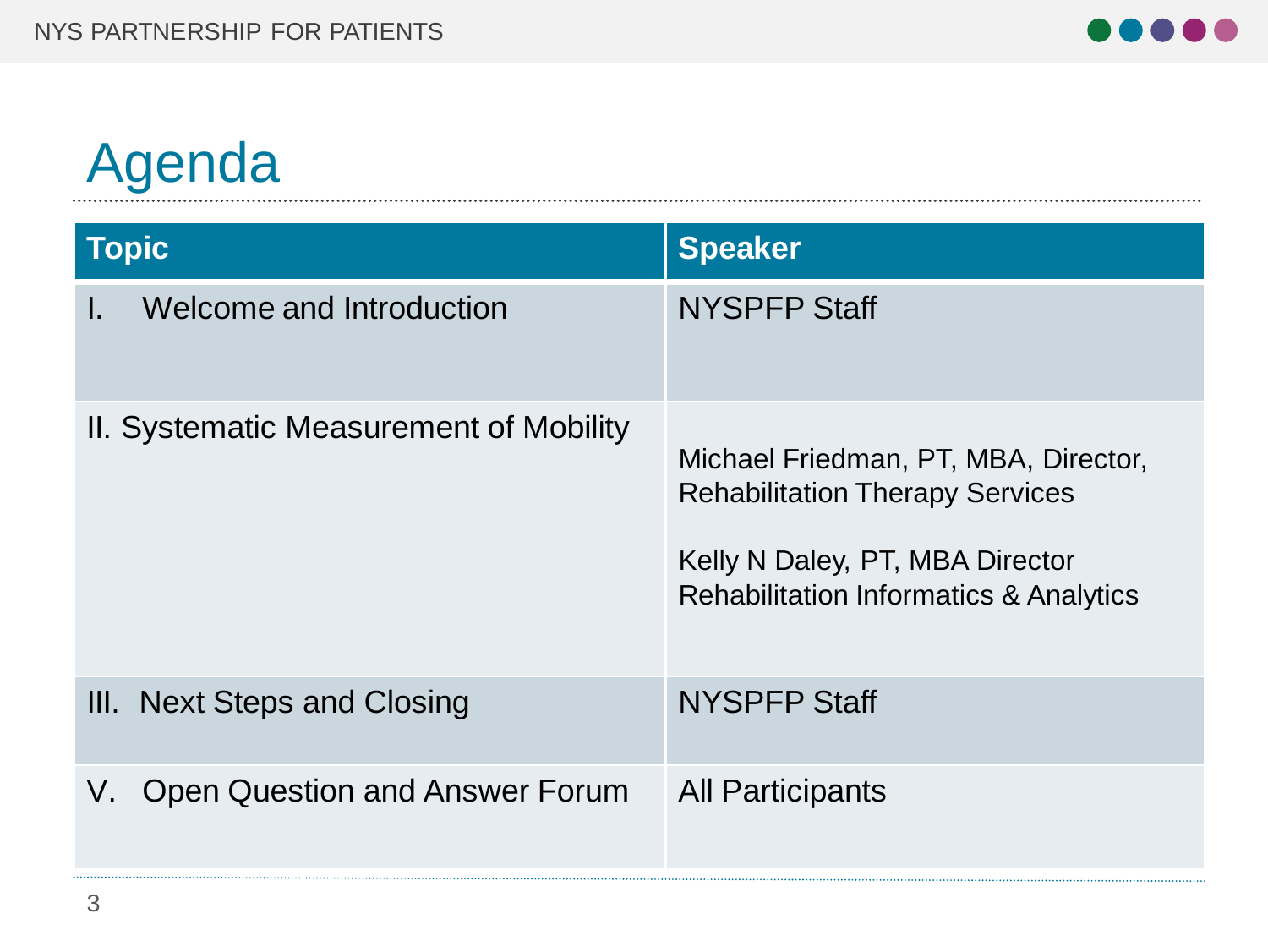

### NYSPFP Progressive Mobility Initiative

- o Purpose:
	- o Promote adoption of progressive mobility programs hospital-wide
- o Aim:
	- exacerbated by immobility and deconditioning. o Accelerate improvement in a broad range of hospitalacquired conditions (HACs) and readmissions that are
- o Target HACs:
	- o CAUTI, Delirium, VAE, Falls, Pressure Injuries, Readmissions, VTE, Worker Injuries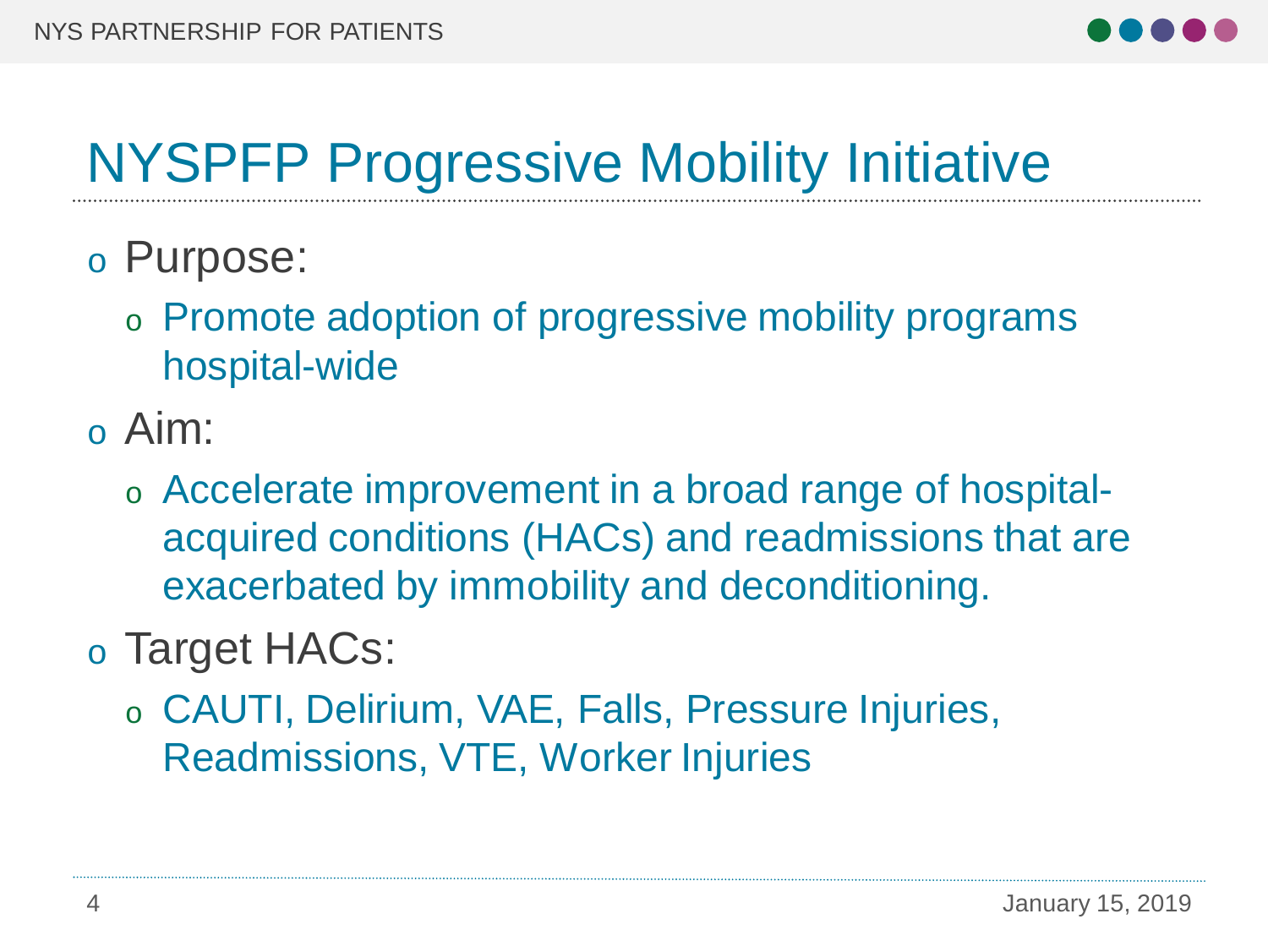

#### Data

| <b>Topic</b>                           | <b>Primary Measure</b>                                                                      | <b>Baseline Rate</b> | <b>Comparison</b><br><b>Rate</b> | <b>Percent</b><br><b>Improvement</b> |
|----------------------------------------|---------------------------------------------------------------------------------------------|----------------------|----------------------------------|--------------------------------------|
| <b>CAUTI</b>                           | CAUTI Rate Per 1,000 Catheter<br>Days                                                       | 1.31                 | 0.98                             | 25.11%                               |
| <b>Delirium</b>                        | Delirium Prevalence Rate                                                                    | 17.05%<br>$(n = 62)$ | 18.20%<br>$(n = 41)$             | $-6.75%$                             |
| <b>Falls</b>                           | Falls with moderate or greater<br>harm per 1,000 patient days                               | 0.072                | 0.067                            | 7.74%                                |
| <b>Pressure Injuries</b>               | Pressure injury prevalence rate ≥<br>Stage 2 per 100 patients                               | 1.44                 | 1.46                             | $-1.15%$                             |
| <b>Readmissions</b>                    | 30-Day All Cause Readmission<br>Rate                                                        | 12.81%               | 12.63%                           | 1.39%                                |
| <b>Safe Patient</b><br><b>Handling</b> | Musculoskeletal injuries from<br>patient handling activity per 100<br>direct care providers | 1.44<br>$(n = 39)$   | 1.87<br>$(n = 32)$               | $-30.22%$                            |
| <b>VAE</b>                             | <b>VAE Rate</b>                                                                             | 4.14                 | 3.81                             | 8.02%                                |
| <b>VTE</b>                             | PSI-12 Post-op VTE                                                                          | 3.71                 | 3.95                             | $-6.32%$                             |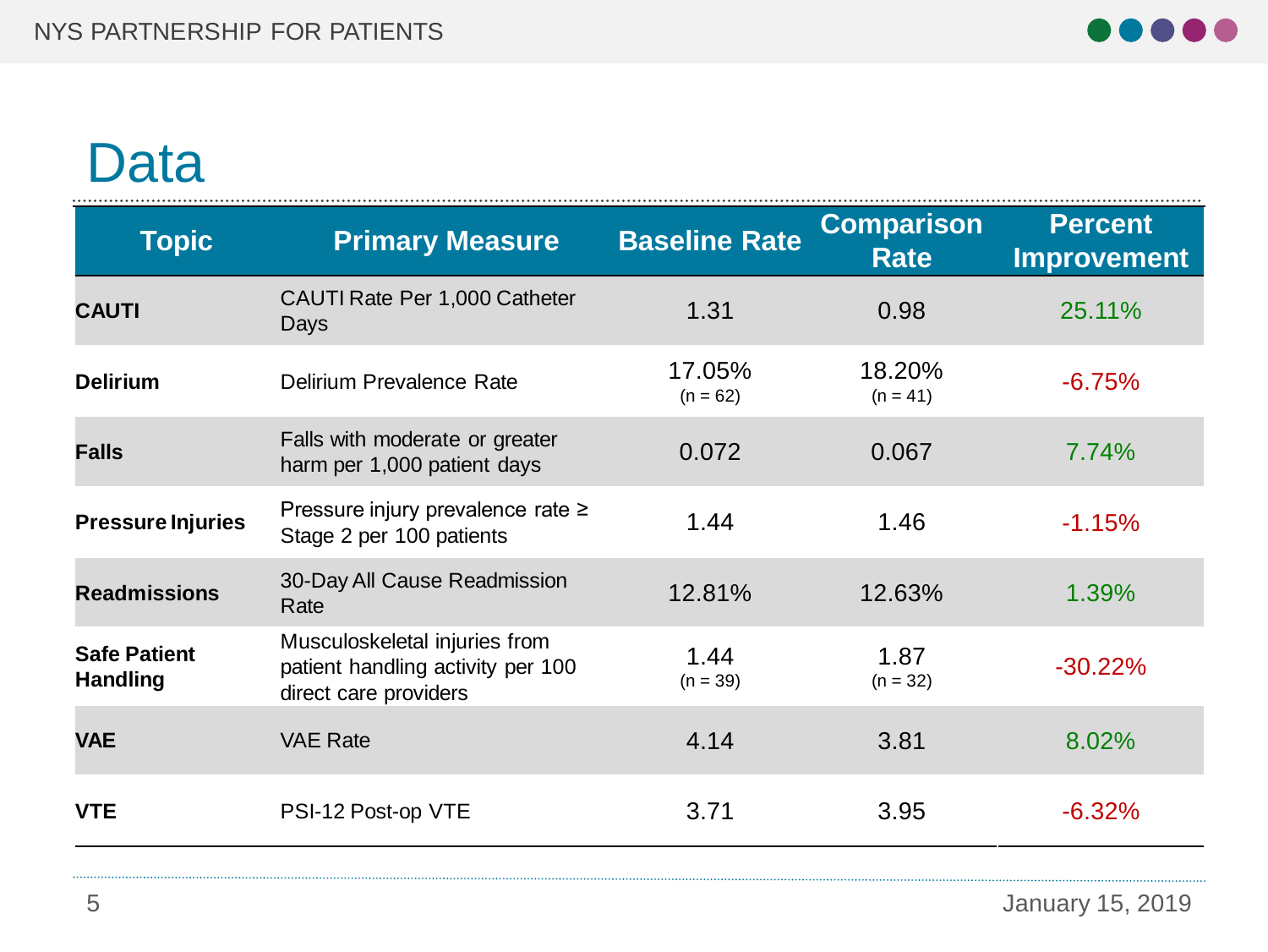#### Johns Hopkins Activity and Mobility Promotion Program Step 2: Measurement

 Michael Friedman, PT, MBA Kelly N. Daley, PT, MBA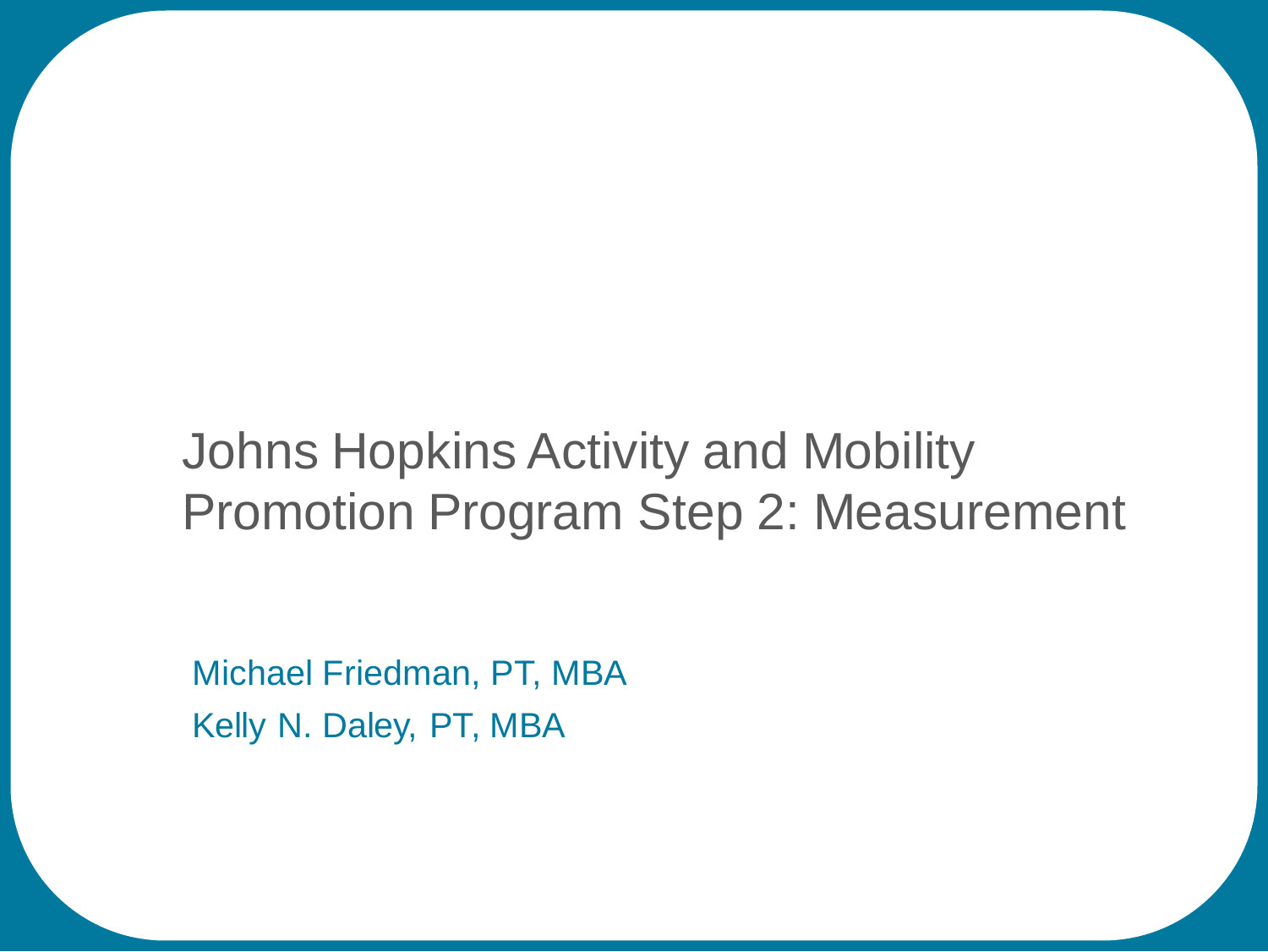

### Next Steps

 $\circ$  Todays webinar content will be available on the NYSPFP website: [www.nyspfp.org](http://www.nyspfp.org/)

o Be on the look out for two additional webinars from the NYSPFP - Johns Hopkins Medical Center collaboration on Activity and Mobility Promotion (AMP),during Q1, 2019